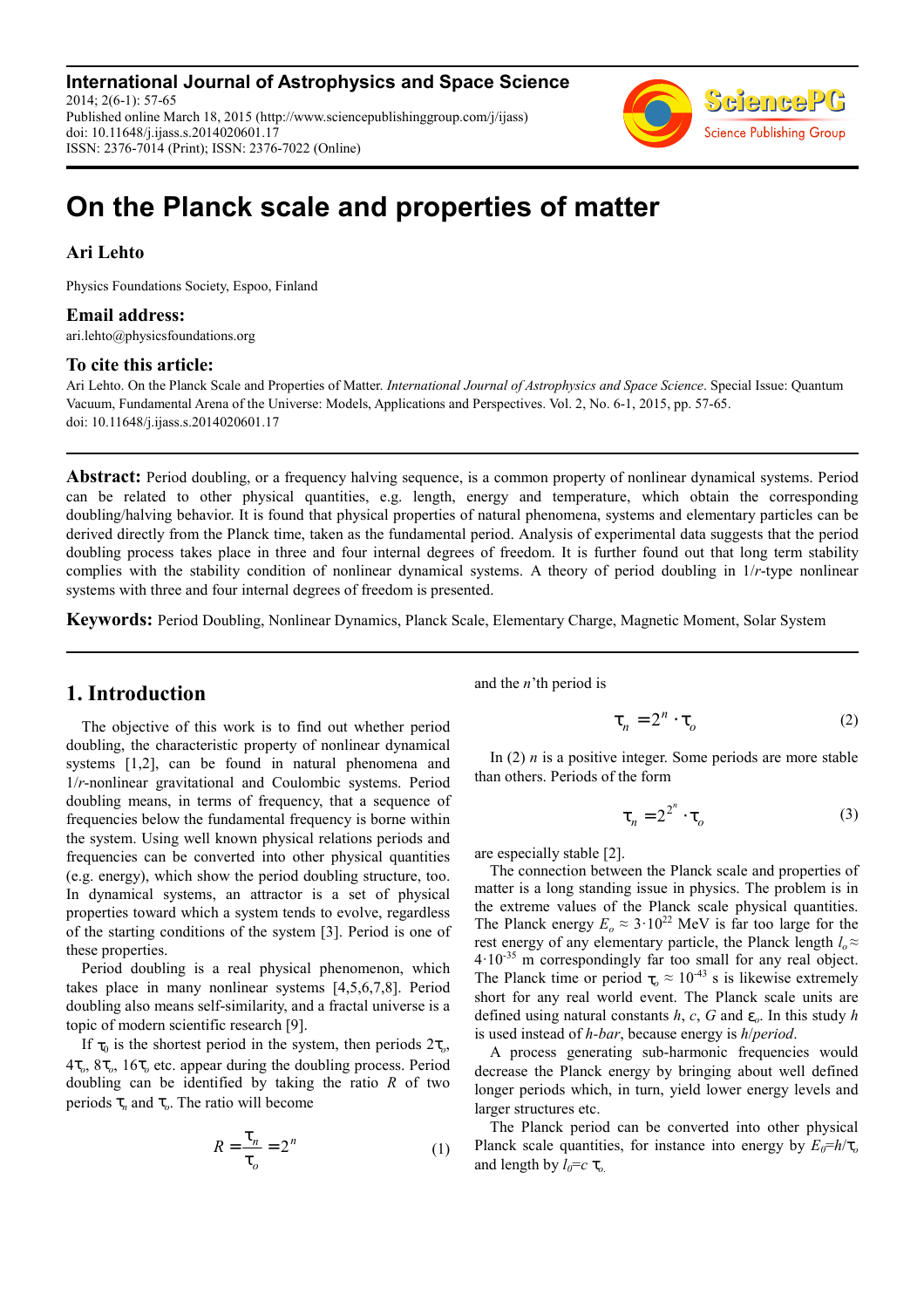Equation (2) can be generalized for the physical quantities Q, which can be obtained from the Planck period τ*<sup>o</sup>* :

$$
Q_n = 2^{\pm n} \cdot Q_o \tag{4}
$$

where *n* is the perceived number of doublings/halvings. The integer part of *n* in (4) depends on the relative magnitudes of the quantities in comparison, but the fractional part of *n* is the key issue showing how far  $n$  is from an integer. To test  $(4)$ several *n*-values were calculated for quantities in different physical phenomena and systems [10,11,12]. The distribution of the fractional parts of *n* is plotted in Fig. 1.

For instance the ratio of the rest energy of the electron-positron pair and the Planck energy yields *n*= -74.66. This is plotted as *n*.66. The ratio of the orbital velocity of Saturn and the speed of light yields *n*= -14.93, plotted as -*n*.07 (a little below an integer value).

The fractional parts seem to group around 0, 1/3 and 2/3 suggesting that *n* is an integer divided by three, which means that the calculated ratios are cube roots of an integer power of 2. Rewriting (4) according to this finding yields

$$
Q_N = 2^{\frac{\pm N}{3}} \cdot Q_o \tag{5}
$$

where  $N=3n$  is an integer. Cubing both sides of (5) yields

$$
Q_N^3 = 2^{\pm N} \cdot Q_o^3 \tag{6}
$$

Equation (6) suggests that the period doubling process is volumetric for all quantities analyzed in Fig. 1. This means that the properties of the phenomena and systems are determined by three internal (orthogonal by definition) degrees of freedom, which can be visualized by a 3-dimensional geometric structure, which is a right parallelepiped.



*Figure 1. Distribution of fractional parts of n in (4).Bin size is 0.1.* 

If the periods defining a property (e.g. energy) are  $\tau_i$ ,  $\tau_j$  and  $\tau_k$ , a 3-d period-volume  $V_\tau$  is obtained:

$$
V_{\tau} = \tau_i \tau_j \tau_k \tag{7}
$$

where periods  $\tau_i$ ,  $\tau_j$  and  $\tau_k$  are the corresponding edge lengths. Assuming that (2) is valid for each of the three periods, then

τ<sub>*i*</sub><sup>=2*i*</sup>τ<sub>*o*</sub>, τ<sub>*j*</sub>=2<sup>*i*</sup>τ<sub>*o*</sub>, and  $τ$ <sub>*k*</sub>=2<sup>*k*</sup>τ<sub>*o*</sub>, and (7) becomes:

$$
V_{\tau} = 2^{(i+j+k)} \tau_o^3 \tag{8}
$$

The measured values, or the scalar observables  $\tau_N$ , are obtained by further taking a cube root (=geometric mean) of both sides of (8):

$$
\tau_N = 2^{\frac{i+j+k}{3}} \tau_o = 2^{\frac{N}{3}} \tau_o \tag{9}
$$

Equation (9) is the same as (5) written in terms of period.  $N=i+j+k$  is the total number of period doublings and the volume  $V_{\tau}$  in (9) doubles each time any one of the edges doubles.

The corresponding equation for a system with four degrees of freedom is

$$
\tau_M = 2^{\frac{l+m+n+p}{4}} \tau_o = 2^{\frac{M}{4}} \tau_o \tag{10}
$$

In (9) and (10)  $i, j, k, l, m, n$  and  $p$  are positive integers. It is important to note that (8) returns a geometric mean of the edge lengths in (7), and thus hides the internal structure of the system. The same applies to (10).

For stable systems *i*, *j*, *k* and *l*, *m*, *n*, *p* must be powers of 2 themselves according to the stability condition (3). Therefore, it is possible to decompose  $N$  into  $i, j, k$  and  $M$  into  $l, m, n, p$ and obtain information about the internal structure of the system.

The ratio of the Coulomb energy of the elementary charge and the Planck charge (Ch. 2.1) obeys (10) indicating that the intrinsic periods related to Coulomb energy double in four degrees of freedom. The elementary particles possess independently both mass-energy  $(mc^2)$  and electric (Coulomb) energy, and therefore (9) and (10) may be combined into one energy-equation:

$$
E_{N,M} = 2^{\frac{-N}{3}} \cdot 2^{-\frac{M}{4}} E_{oo}
$$
 (11)

*Eoo* is the generalized Planck energy. For particles  $E_{oo}$ =2.6388·10<sup>25</sup> MeV ( $E_{oo}$ = 2<sup>9.75</sup>  $E_o$ , see Ch. 2.1)

We assume that the intrinsic confined energy can be stored in both rotational and vibrational modes in all degrees of freedom. A rotational mode characterized by period (=circumference) is converted into a vibrational one by division by  $\pi$  (circumference to diameter, or circular to linear motion). Multiplication by  $\pi$  turns a vibrational mode (diameter) into a rotational one (circumference).

For energy (9) becomes:

$$
E_N = \pi^{\frac{n}{3}} 2^{-\frac{N}{3}} \cdot E_o \tag{12}
$$

where  $n=\pm 1$ ,  $\pm 2$ ,  $\pm 3$ .  $n=\pm 1$  means that one of the three degrees of freedom has turned from rotational into vibrational mode or vice versa. For four degrees of freedom (12) becomes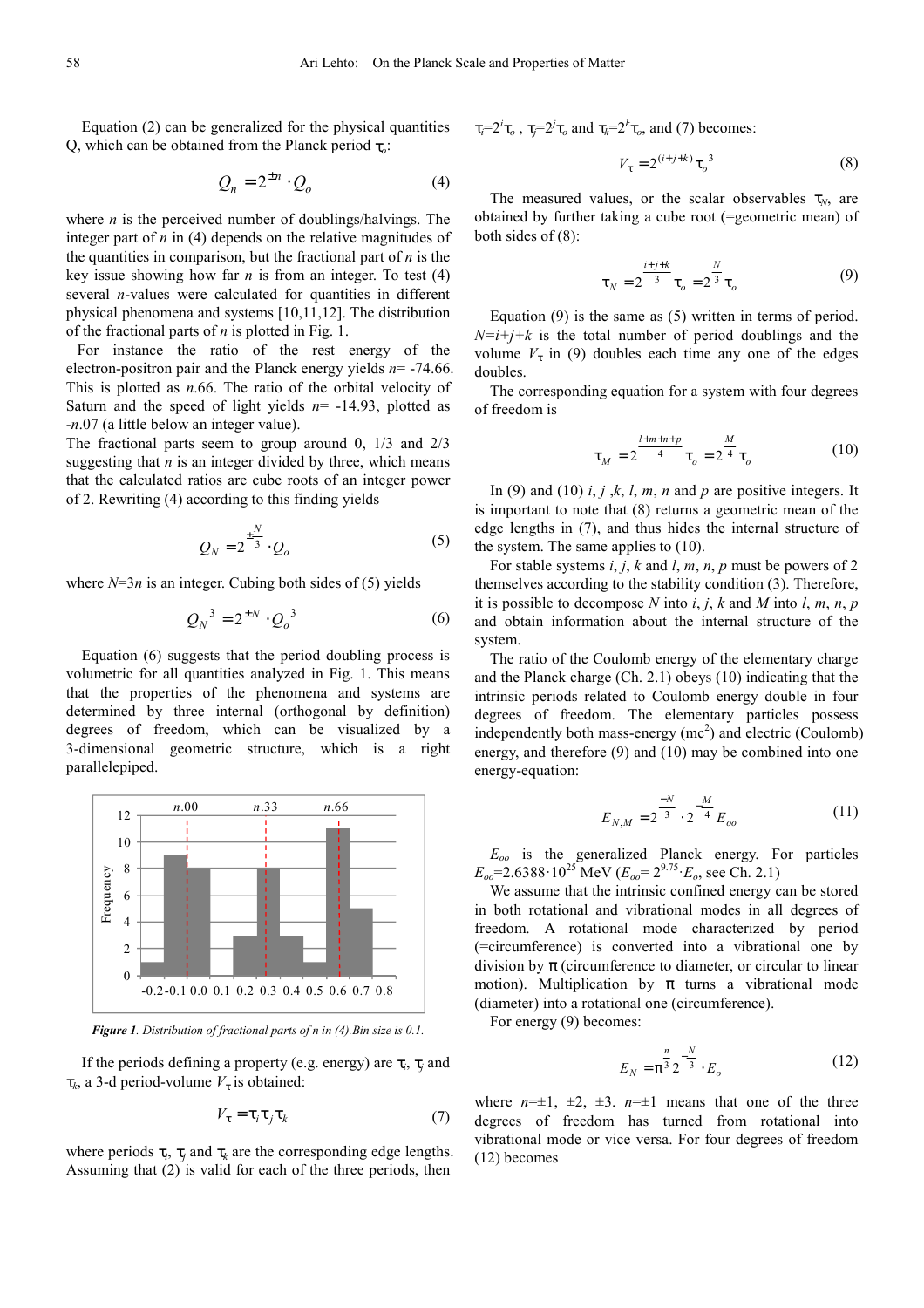$$
E_M = \pi^{\frac{m}{4}} 2^{-\frac{M}{4}} \cdot E_o \tag{13}
$$

where  $m=\pm 1, \pm 2, \pm 3, \pm 4$ .

Eq. (11) becomes correspondingly

$$
E_{N,M} = (\pi^{\frac{n}{3}} 2^{-\frac{N}{3}}) \cdot (\pi^{\frac{m}{4}} 2^{-\frac{M}{4}}) \cdot E_{oo}
$$
 (14)

In principle *n*, *N*, *m* and *M* are independent of each other in (14).

# **2. Data Analysis**

The gravitational constant *G* is the main source of inaccuracy in the Planck scale units.

The relative standard uncertainty of *G* is 120 ppm and hence that of the Planck mass, energy and temperature is 60 ppm. The values of the natural constants have been adopted from the NIST table of natural constants.

The calculated values used for reference are displayed in Table 1.

### *2.1. Elementary Electric Charge*

Table 1 shows that the Planck charge  $q_o = (4\pi\varepsilon_o hc)^{1/2}$  is surprisingly close to the elementary electric charge (*e* =  $1.602 \cdot 10^{-19}$  As) differing only by a factor of about 29. Obviously equality would be the simplest case, but the difference suggests that sub-charges have been created in the process of time, as the internal period doubling has continued. The ratio of the Coulomb energies (charges squared) is

$$
\frac{q_o^2}{e^2} = 2^m \tag{15}
$$

Equation (15) yields the perceived number *m* of period doublings, or energy halvings, needed for the Coulomb energy of the Planck charge to become the Coulomb energy of the elementary electric charge. Calculation yields

$$
\frac{q_o^2}{e^2} = 2^{9.7499} \approx 2^{\frac{39}{4}} = 2^{\frac{l+m+n+p}{4}}
$$
 (16)

which (16) means that the total number of period doublings is *M* =4*m*=39 in four degrees of freedom.

According to (16), a perceived charge  $e^2$  is created:

$$
e^{2} = 2^{-\frac{39}{4}} \cdot q_{o}^{2} = g \cdot q_{o}^{2}
$$
 (17)

where  $g = 2^{-39/4}$ . The elementary charge squared is superstable (otherwise we would not exist in our present form). It should be now possible to decompose *M*=39 into superstable periods according to (3). Indeed, *M* can be written as  $1+2+4+32=2^{0}+2^{1}+2^{2}+2^{5}$ , which shows the superstability (3) of the related periodic structure.

The value of *e* can be calculated from (17) with  $g=2^{-39/4}$ . One obtains  $e=1.60213 \cdot 10^{-19}$  As, which is accurate to 30 ppm

compared to the NIST value. Taking the square root of  $e^2$  in (17) also yields the polarity of the electric charge.

Equation (17) suggests that electrical charges other than the elementary charge may exist. High energy particle collisions may create suitable conditions for a short while (i.e. other *g*-values). This situation would be, in a sense, a time reversal, because the elementary charge would evolve back towards the Planck charge. This situation would confuse the calculation of the elementary particle masses, because the elementary electric charge or its multiple is now assumed for all charged particles. We conclude that the number of degrees of freedom is four for the Coulombic energy systems.

*Table 1. Planck scale references* 

| <b>Value</b>            |                         |
|-------------------------|-------------------------|
| $3.0604 \cdot 10^{22}$  | MeV                     |
| $4.0512 \cdot 10^{-35}$ | m                       |
| $3.5515 \cdot 10^{32}$  | K                       |
| 299792458               | m/s                     |
| $1.5485 \cdot 10^{-46}$ | Am <sup>2</sup>         |
|                         | Am <sup>2</sup>         |
| $4.7013 \cdot 10^{-18}$ | As                      |
|                         | $3.8207 \cdot 10^{-46}$ |

### *2.2. Electron*

The observable intrinsic properties of an electron are the rest energy (or mass), the electric charge and the magnetic moment.

#### *2.2.1. Charge*

The elementary charge is calculated in Ch. 2.1.

### *2.2.2. Rest Energy*

The electron-positron pair creation is the lowest energy mass creation process. The electron and the positron always come together forming a particle-antiparticle combination. Comparison of the rest energy 1.022 MeV of the ep-pair and the Planck energy *Eo* yields

$$
\frac{1.022}{E_o} = 2^{-74.665} \approx 2^{\frac{-224}{3}} = 2^{\frac{-i+j+k}{3}} = 2^{\frac{-32+64+128}{3}} \tag{18}
$$

where 74.665 is the perceived number of period doublings. Using *N*=3·74.665=224 for the total number of doublings one obtains 1.021 MeV for the ep-pair mass, which differs from the NIST value by 0.1%. As can be seen the ep-structure is superstable  $(N=2^5+2^6+2^7)$  as it should be. One more period doubling in all three degrees of freedom (*N*=227) halves the energy of the pair, and two 0.511 MeV particles are borne. Mass is non-polar, unlike the electric charge, because the rest energy of the ep-pair is obtained by taking a cube root which gives either positive (this case) or negative values.

It is worth noting that it is the ep-pair that is superstable. For this reason it is tempting to think that it is the positron that gives the proton its positive elementary charge.

#### *2.2.3. Magnetic Moment*

We need to define the Planck scale magnetic moment for calculating the magnetic moment of the ep-pair. Magnetic moment  $\mu$  is classically defined as a current loop, where the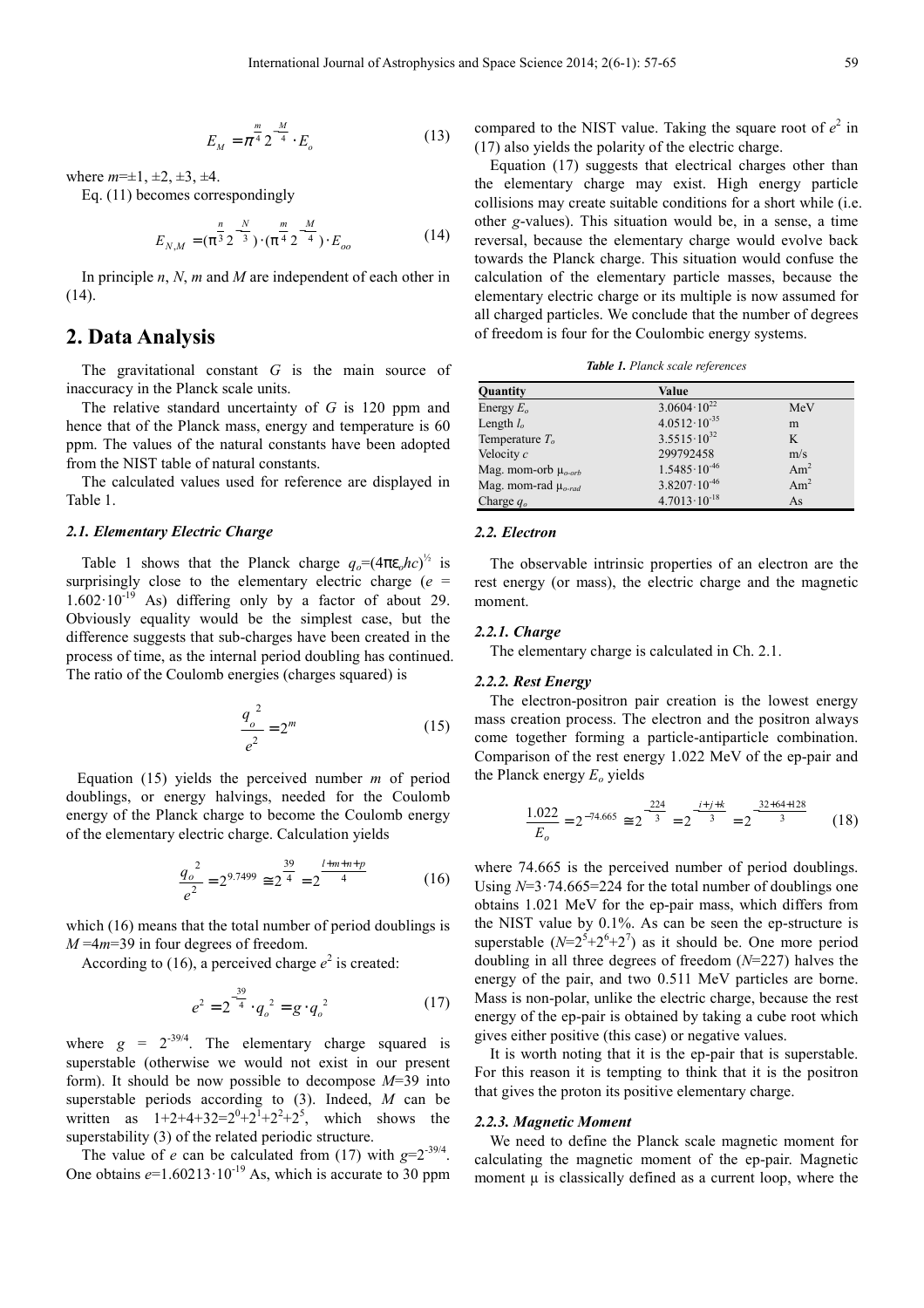current is *i* and the loop area *A*. The magnetic moment of the loop is  $\mu = iA$ . We denote the Planck scale reference by  $\mu_{o-orb}$ meaning that the circumference (*orb*) of the loop is the Planck length  $l<sub>o</sub>$  in Fig. 2. The loop current is the elementary charge divided by period, i.e. *i*=*e*/τ*o*. The magnetic moment becomes



*Figure 2. The Planck scale magnetic moment for the electron.*

$$
\mu_{o-orb} = iA = \frac{e}{\tau_o} (\pi r^2) = \frac{ec^2 \tau_o}{4\pi}
$$
 (19)

The value of  $\mu_{o-orb}$  is 1.5485·10<sup>-46</sup> Am<sup>2</sup>. Equation (19) shows that the magnetic moment grows with growing period contrary to energy, which decreases. For the ep-pair

$$
\frac{\frac{1}{2}\mu_e}{\mu_{o\_orb}} = 2^{74.6664} \approx 2^{\frac{224}{3}} = 2^{\frac{32+64+128}{3}}
$$
(20)

The magnetic moment of the electron (with *N*=227) is twice that of the ep-pair's magnetic moment (*N*=224) because the magnetic moment grows with *N*. Note also the same total number of doublings as before for the ep-pair mass, as if mass and magnetic moment evolved together. µ*<sup>e</sup>* in (19) is the measured magnetic moment of the electron  $(9.2848 \cdot 10^{-24} \text{ Am}^2)$ .

The calculated value of  $\mu_e$  becomes  $9.2863 \cdot 10^{-24}$  Am<sup>2</sup>, which differs from the NIST value by 0.016%.

#### *2.3. Proton*

The observable intrinsic properties of a proton are the rest energy (or mass), the electric charge and the magnetic moment.

### *2.3.1. Charge*

As in Ch. 2.1.

### *2.3.2. Rest Energy*

Applying (14) for a proton yields

$$
\frac{E_p}{E_{oo}} = (\pi^{\frac{0}{3}} 2^{-63.997}) \cdot (\pi^{\frac{2}{4}} 2^{-9.75})
$$
\n(21)

where *m*=0, *N*/3=63.997, *m*=-2 and *M*/4=9.75. *Ep*=938.28 MeV is proton's rest energy. The first part in (21) describes the 3-d mass-energy showing that the three degrees of fr**e**edom are all rotational (*n*=0 in (14)). In the second part *m*=-2 in (21) means that two of the four degrees of freedom of the Coulomb energy system are vibrational. *M*=39 means that the number of period doublings of the Coulomb energy is the same for the proton and the electron-positron pair. Eq.

(21) shows that  $N/3$ = 63.997≅64. As may be expected  $N=3.64=2^{6}+2^{6}+2^{6}$  is superstable. For  $N=3.64=192$  the proton mass becomes 936 MeV.

Equation (21) shows that the proton alone is superstable, unlike the electron-positron pair, where the pair is superstable. The antiproton does not show up in (21), and therefore some property of the neutron must possess the 'anti'-property.

### *2.3.3. Magnetic Moment*

Because the 4-d Coulomb energy of the proton seems to have two vibrational modes, we define the Planck scale magnetic moment in Fig. 3 in such a way that the diameter of the current loop is half of the Planck length corresponding to the lowest energy state of a particle in a box. Definition of the Planck magnetic moment  $\mu_{o\text{-}rad}$  (radial type) is:



*Figure 3. The Planck scale magnetic moment for the proton.* 

$$
\mu_{o\text{-}rad} = iA = \frac{e}{\tau_o}(\pi r^2) = \frac{\pi}{16}ec^2\tau_o \tag{22}
$$

The value of  $\mu_{o\text{-}rad}$  is 3.8207 $\cdot$ 10<sup>-46</sup> Am<sup>2</sup> and

$$
\frac{\frac{1}{2}\mu_p}{\mu_{o-rad}} = 2^{64.000}
$$
 (23)

for the nucleon pair. One more period doubling (*N*=65) doubles the magnetic moment of the pair for each particle. The calculated value of  $\mu_p$  becomes 1.4096·10<sup>-26</sup> Am<sup>2</sup>, which differs from the NIST value  $(1.4106 \cdot 10^{-26} \text{ Am}^2)$  by 0.07%.

### *2.4. Neutron*

### *2.4.1. Charge*

A neutron has a negatively charged surface layer, a positively charged middle layer, and a negative core. The total electric charge is zero.

### *2.4.2. Rest Energy*

The rest mass of the neutron is 1.28 MeV larger than that of the proton. This energy corresponds to the first 'excited state' of the ep-pair, since  $1.29 \text{ MeV} = 2^{0.333} \cdot 1.022 \text{ MeV}$ .

### *2.4.3. Magnetic Moment*

The charge distribution suggests that the magnetic moment  $\mu_n$  of the neutron can be modeled by three current loops. In Fig. 4  $\mu_s$  is the magnetic moment of the negative surface current loop,  $\mu_m$  of the positive middle layer loop and  $\mu_c$  that of the negative core loop. If the area of the negative core loop is small compared to the negative surface loop, then the magnetic moment  $\mu_c$  of the core can be neglected for the first approximate calculations.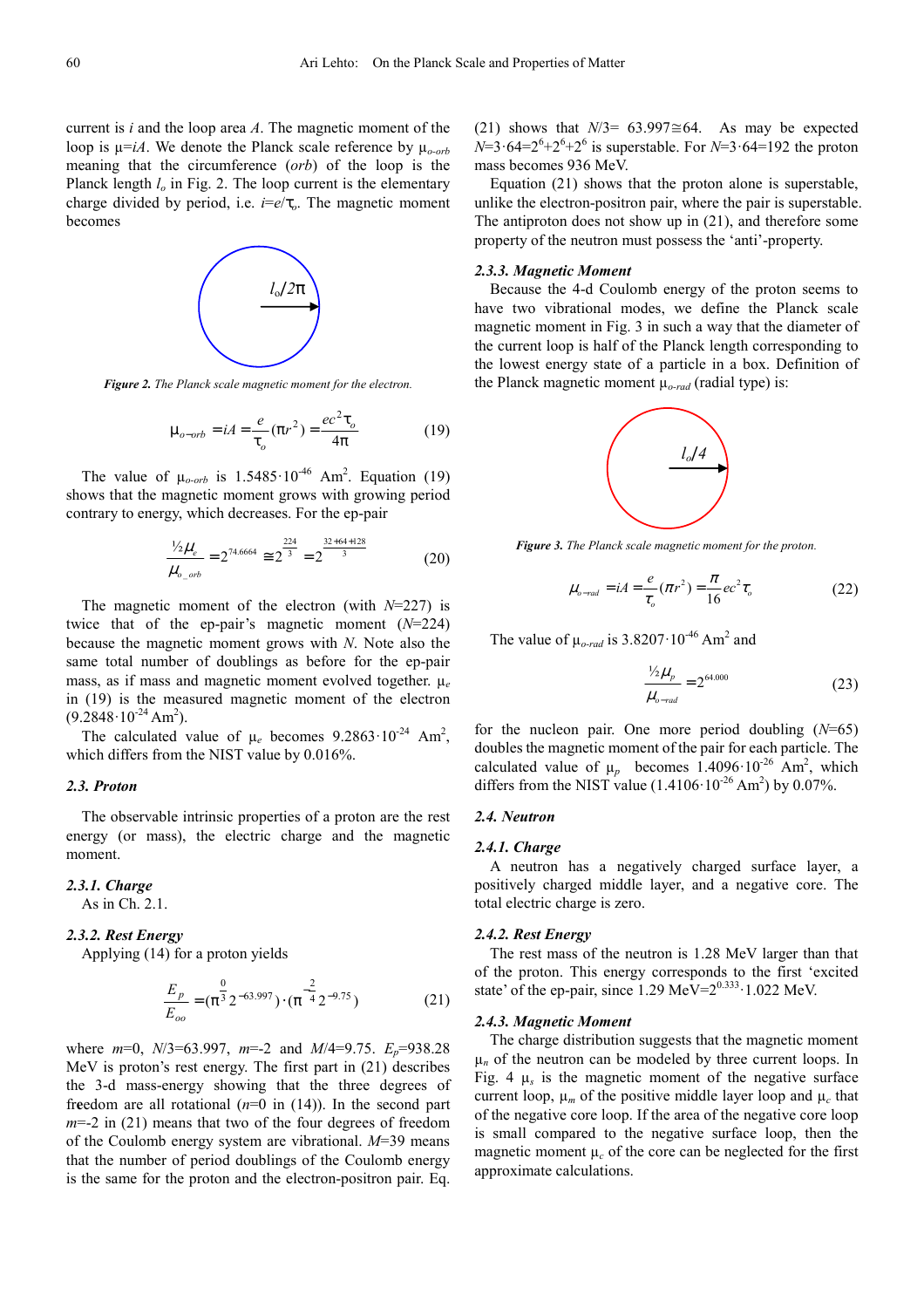The proton and the neutron sizes are essentially equal, and we simply assume that the magnitude of the magnetic moment caused by the negative surface is the same as the proton's magnetic moment, but of opposite sign. The magnetic moment  $\mu_m$  of the middle part is obviously smaller and positive. With these assumptions we can write



*Figure 4. The Planck scale magnetic moment for the neutron according to the charge distribution.* 

$$
\mu_{n} \cong -\mu_{p} + \mu_{m} \tag{24}
$$

The measured magnetic moments are  $\mu_p$ =1.4106·10<sup>-26</sup> Am<sup>2</sup> and  $\mu_n$  = -9.6624·10<sup>-27</sup> Am<sup>2</sup>. The 'middle' magnetic moment  $\mu_m$  can be solved for from (24) yielding  $\mu_m$ =4.438·10<sup>-27</sup> Am<sup>2</sup>. The ratio of  $\mu_m$  and  $\mu_{o\text{-}rad}$  is

$$
\frac{\mu_m}{\mu_{o\text{-}rad}} = 2^{63.333} = 2^{\frac{190}{3}}
$$
 (25)

showing that the 'middle' magnetic moment belongs to the same period doubling sequence as the proton. Inserting the calculated  $\mu_m$  into (24) yields  $\mu_n = -9.662 \cdot 10^{-27}$  Am<sup>2</sup> for the neutron, which is practically the same as the measured value. We mentioned earlier that the antiproton does not show up in (21), and therefore some property of the neutron must possess the 'anti'-property. This analysis suggests that the negative surface magnetic moment of the neutron is the required 'anti'-property.

### *2.5. Deuteron Magnetic Moment*

A proton and a neutron are together in a deuterium nucleus. We would assume the neutron surface magnetic moment  $\mu_s$  to cancel the proton magnetic moment  $\mu_p$  leaving the 'middle' magnetic moment for the deuteron. The measured value of the deuteron magnetic moment is  $4.331 \cdot 10^{-27}$  Am<sup>2</sup>.  $\mu_m$  from (24) is nearly the same as the measured value supporting our assumption (2.5% difference). The close-by positive magnetic moment of the proton and the negative surface magnetic moment of the neutron create an attractive force and magnetic binding.

#### *2.6 .Fine Structure Constant*

The fine structure constant  $\alpha$  is defined as

$$
\alpha^{-1} = \frac{2\varepsilon_o hc}{e^2} = \frac{4\pi\varepsilon_o hc}{2\pi e^2} = \frac{1}{2\pi} \cdot \frac{{q_o}^2}{e^2} = 137.036\tag{26}
$$

Because  $e^2 = 2^{-39/4} \cdot q_o^2$ , (26) can be written in the form

$$
\alpha = 2\pi g \tag{27}
$$

where  $g=2^{-39/4}$  is the geometric factor reflecting the different internal structures of the two energy systems  $e^2$  and  $q_o^2$ .

The calculated value (27) of  $1/\alpha$  =137.0448 differs from the NIST value by 60 ppm.

### *2.7. Hydrogen 21 cm Line*

A neutral hydrogen atom can experience an electron magnetic moment reversal relative to the magnetic moment of the proton. The energy released corresponds to 21.12 cm wavelength (5.87  $\mu$ eV) and can be observed in a laboratory and astronomical sources. Equation (1) yields

$$
\frac{21.12 \, \text{cm}}{l_o} = 2^{112.006} \cong 2^{\frac{336}{3}} \tag{28}
$$

With  $N=3.112=336=2^4+2^6+2^8$ one obtains  $\lambda$ =  $2^{(16+64+256)/3} \cdot l_o = 21.04$  cm. If comparison is made to the Compton wavelength  $\lambda_{Ce}$  (1.213·10<sup>-12</sup> m) of the electron-positron pair, one obtains:

$$
\frac{21\,cm}{\lambda_{Ce}} = 2^{37.34} \approx 2^{\frac{112}{3}}
$$
 (29)

Note that both  $N=336=2^4+2^6+2^8$  and  $N=112=2^4+2^5+2^6$  are superstable. This means that the energy of the magnetic moment reversal of the electron is directly related to the ep-pair rest energy (*N*=224).

#### *2.8. Cosmic Background Radiation*

The 3 K cosmic background radiation (CBR) is detected as microwave photons coming from all over the sky. The spectrum of the radiation corresponds to radiation within a blackbody, whose temperature is  $T_{CBR}$ =2.73 K ( $kT$ =0.235 meV). Equation (1) yields

$$
\frac{T_{CBR}}{T_o} = 2^{-106.68} \approx 2^{-\frac{320}{3}}
$$
 (30)

 $T_o$  is the Planck temperature.  $T_{CBR} = 2.76$  K with *N*=320= (64, 128, 128), which is superstable.

If comparison of  $E_{CBR} = kT$  to the 1.022 MeV gamma photon is made, one obtains

$$
\frac{E_{CBR}}{1.022} = 2^{-32.02} \tag{31}
$$

suggesting that CBR is directly related to the rest energy of the ep-pair.

The number of period doublings links the CBR to the ep-pair and the 21 cm wavelength. If CBR is considered as the remnant glow of the 'big bang', then the temperature of the 'big bang' has originally been the Planck temperature, now diluted by period doubling. In view of this study it seems more likely that CBR is a property of the ep-pair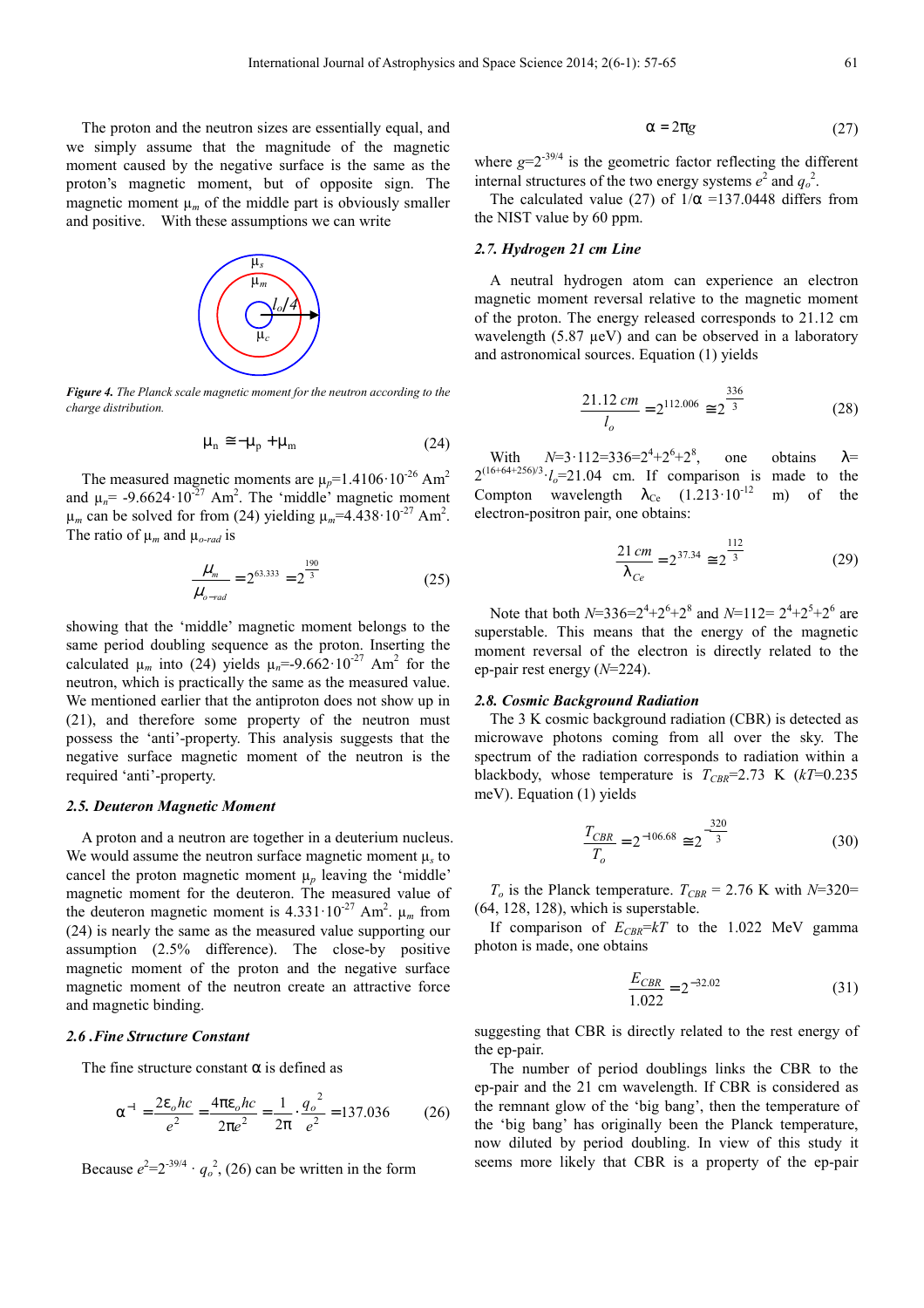energy system originating from the Planck energy.

The next colder temperature is given by  $N=321=(64, 128,$ 129), which corresponds to  $T = 2.19$  K. It is interesting to note that this temperature is close to the 2.17 K  $\lambda$ -point of liquid helium  ${}^{4}$ He. This is the temperature where helium becomes superfluid and detaches from the Earth reference.

### *2.9. The Solar System*

The Solar system can be described as a 1/*r*-nonlinear closed system dominated by the gravitational potential of the Sun. Ideally a planet orbits on an equipotential surface with a constant velocity. The period doubling process would discretize both the orbital velocity and the circumference (and the radius) of the orbit of a planet.

Period doubling yields velocities

$$
v_N = 2^{-\frac{N}{3}} \cdot c \tag{32}
$$

and circumferences of the orbits

$$
l_M = 2^{\frac{M}{3}} \cdot l_o \tag{33}
$$

Equations (32) and (33) determine the values for the orbital velocities and distances  $r_M = l_M/2\pi$  from the Sun in the period doubling condition. These values are fixed, because the Planck scale velocity and length are used as reference. Eq. (32) is derived in [11]. The geometric picture of the system would resemble a Sun-centered onion, where each layer has a specific velocity and radius.

Table 2, plotted in Fig. 5, displays the observed and calculated orbital velocities of the planets (Pluto included).

The vertical axis shows the orbital velocity in km/s, and the horizontal axis the distance from the Sun in astronomical units (AU). The asteroids (*N*=42) occupy the gap between Mars and Jupiter. The consequent *M*-values range from *M*  $=$ 38 (Mercury) to *M*  $=$ 48 in (32) with one exception. There is an unoccupied allowed orbit with *M* =44 between Jupiter and Saturn, as if a planet were missing there, too.

*Table 2. Observed and calculated orbits of the planets* 

| <b>Planet</b>          | Obs km/s | N  | Calc km/s Obs AU |       | <b>Calc AU</b> |
|------------------------|----------|----|------------------|-------|----------------|
| Mercury                | 47.5     | 38 | 46.1             | 0.39  | 0.39           |
| Venus                  | 35.0     | 39 | 36.6             | 0.72  | 0.78           |
| Earth                  | 29.8     | 40 | 29.1             | 1.00  | 0.98           |
| Mars                   | 24.1     | 41 | 23.1             | 1.52  | 1.56           |
| Asteroids <sup>1</sup> | 18.0     | 42 | 18.3             | 2.77  | 2.47           |
| Jupiter                | 13.1     | 43 | 14.5             | 5.19  | 4.95           |
| Missing                | N/A      | 44 | 11.5             | N/A   | 7.85           |
| Saturn                 | 9.6      | 45 | 9.2              | 9.51  | 9.89           |
| Uranus                 | 6.8      | 46 | 7.3              | 19.13 | 19.79          |
| Neptune                | 5.3      | 47 | 5.8              | 29.98 | 31.41          |
| Pluto                  | 4.7      | 48 | 4.6              | 39.50 | 39.58          |
| 'Ceres, Pallas         |          |    |                  |       |                |

Note that the asteroids and the empty *M* =44 orbit are on both sides of Jupiter.

The calculated  $(r, v)$  values are denoted by yellow squares, and the planets, denoted by the grey diamonds, seem to stay in the immediate vicinity of the calculated  $(r, v)$ -values.

Although the *M* -values for the velocity are consequent integers, not all allowed orbits are occupied, however. It is shown in [10, 11] that there are two allowed orbits between Mercury and Venus, one between the Earth and Mars, etc. This is because the orbital velocity hyperbola  $v =$  sqrt (*GMSun*/*r*) does not fulfill both the velocity (32) and circumference (33) conditions, i.e., the hyperbola does not cross, or go sufficiently near a (*r,v*) fixed-point in order for there to be a mass concentration.

This is a fundamental difference to Kepler's third law, because the fixed points (32) and (33) are independent of the central mass, unlike the *GmM/r* hyperbola.

The green curve in Fig. 5 shows the  $v = \text{sqrt } (GM_{Sun} / r)$ hyperbola for the mass of the Sun. For another star the hyperbola would be at a different location, and therefore the unoccupied orbits would be different, too (because the hyperbola would cross other fixed points). The orbital velocities would still be given by (32). This is illustrated in Fig. 6 for two different center masses.



*Figure 5. Comparison of the observed and calculated orbits.*



*Figure 6. Location of the occupied and unoccupied orbits depends on the magnitude of the center mass. The horizontal lines denote the fixed velocities (32) and the vertical lines the fixed distances (33).*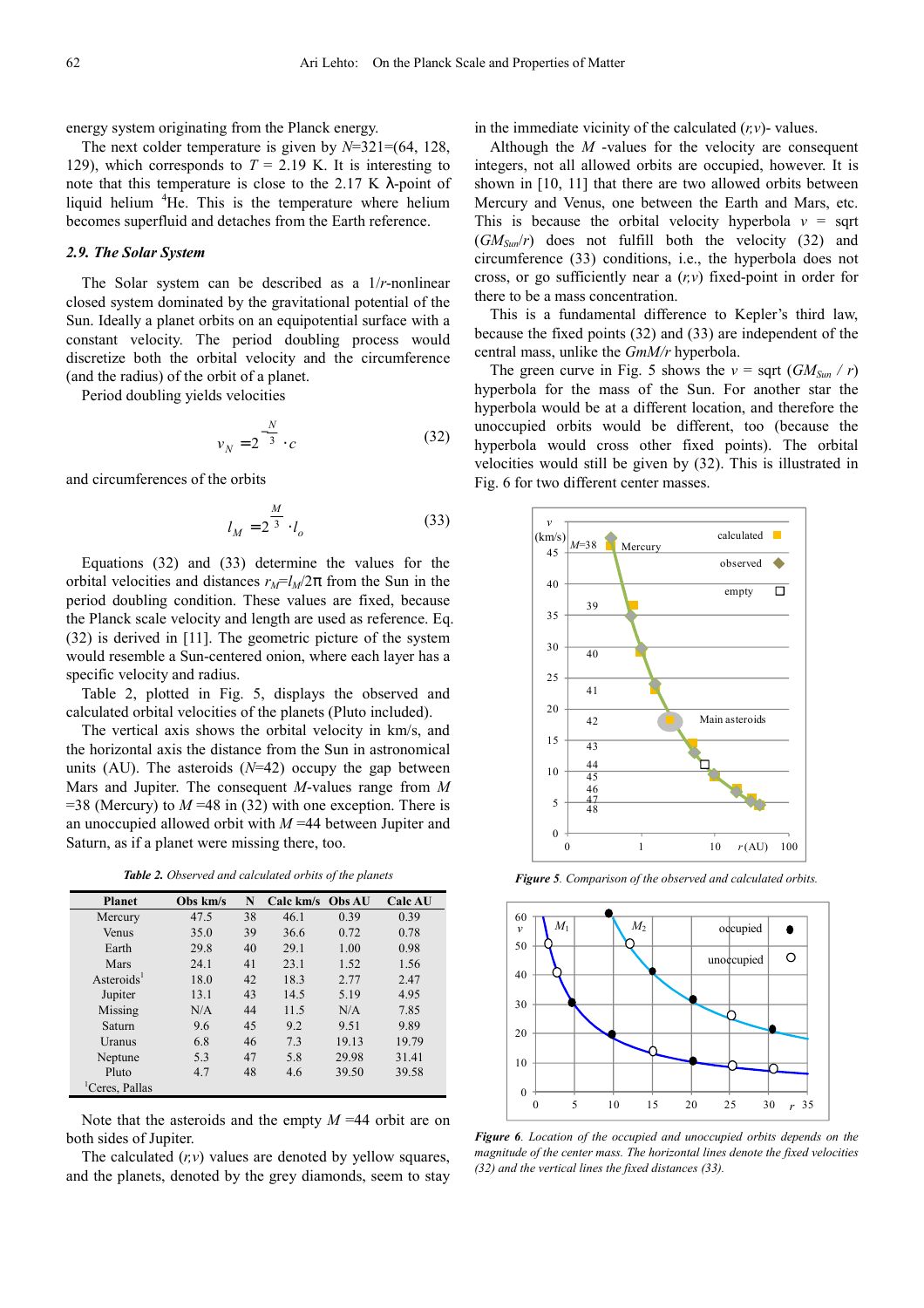The distances  $r_M$  of the planets from the Sun obey the so-called Titius–Bode rule, found experimentally (not valid beyond Uranus). One form of the rule is  $r_M = r+0.4$  in astronomical units with  $r = 0, 0.3, 0.6, 1.2, 2.4, ...$  (doubling *r*, 0 for Mercury).

The difference between the Titius–Bode rule for distances and  $(33)$  is that the  $(r, v)$  quantization by period doubling yields discrete values, not only for distances, but for the orbital velocities as well.

It should be also noted that this analysis does not deal with the masses of the planets since these depend on the initial dust and gas distribution.

Equations (32) and (33) contain a cube root, which means that there are three degrees of freedom in both distance and velocity (reason for the mental picture of an onion).

### *2.10. Quantized Galaxy Redshifts*

If the local group of galaxies is considered as a nonlinear closed energy system, then one would expect to see the effects of a period doubling process on it. W.G. Tifft of the University of Arizona discovered that the redshift difference of galaxy pairs grouped around *v*≈72 km/s and *v*≈36 km/s (most pronounced), if redshift is interpreted as velocity. He further noticed that the redshifts of individual galaxies grouped in the same way [13 ,14,15].

The values reflect the period doubling mechanism, since

$$
\frac{72 \, km \, / \, s}{c} = 2^{-12.03} \tag{34}
$$

and

$$
\frac{36 \, \text{km/s}}{c} = 2^{-13.03} \tag{35}
$$

Tifft has later measured (using the 21 cm Hydrogen line) many additional redshifts. All fit the doubling scheme (also known as the ninth-root Lehto-Tifft rule including the redshift variability).

The redshift quantization in the local group was confirmed by Napier and Guthrie [16], but the phenomenon is largely disputed by the mainstream cosmologists.

# **3. Period Doubling in 1/r-Nonlinear Systems**



*Figure 7. A closed system with internal degrees of freedom.*

The gray sphere in Fig. 7 describes a system, which has three internal degrees of freedom, and which can be described by rotation and vibration about the internal (*x', y', z'*)-axes. The system can freely move in the normal external (*x, y, z*)-space.



*Figure 8. Initial setting for one degree of freedom.* 

Nonlinearity is required for the period doubling process to occur in the system. Our interest is in the gravitational and Coulomb potentials (and their gradients), which are naturally nonlinear. The well known  $-1/r$  potential leads to the  $1/r^2$ force and Kepler's third law, which indicates that  $r^3 = \tau^2$ (omitting the constant of proportionality). Solving for *r* and taking the second derivative with respect to period  $\tau$  one obtains

$$
\frac{d^2r}{dt^2} = -\frac{2}{9}\tau^{-\frac{4}{3}}\tag{36}
$$

By again applying Kepler's third law, (36) can be written in the form

$$
\frac{d^2r}{dt^2} = -\frac{2}{9} \cdot \frac{1}{\tau^2} r \tag{37}
$$

Eq. (37) is formally an equation of motion in terms of period of an oscillator, whose spring constant is inversely proportional to the period squared. This means that the amplitude grows and the oscillations slow down with an increasing period. It should be noted that (37) does not describe a real motion, since this would require using time *t*  instead of period τ.

The oscillatory solution of (37) would result in positive and negative values of  $r$  and therefore we rewrite  $(35)$  as follows:

$$
\frac{d^2x'}{d\tau^2} = -\frac{a}{\tau^2}x' \tag{38}
$$

$$
\frac{d^2 y'}{d\tau^2} = -\frac{a}{\tau^2} y' \tag{39}
$$

Equations (38) and (39) describe oscillations in the internal *x'* and *y'* directions and a 90 degree phase difference between them will produce a behavior analogous to circular motion about *z'*. We are using constant *a* in (38) and (39), because we are interested in a solution which doubles the volume  $r<sup>3</sup>$ .

We shall now proceed with solving (38) and (39) simultaneously for an initial setting shown in Figure 8 and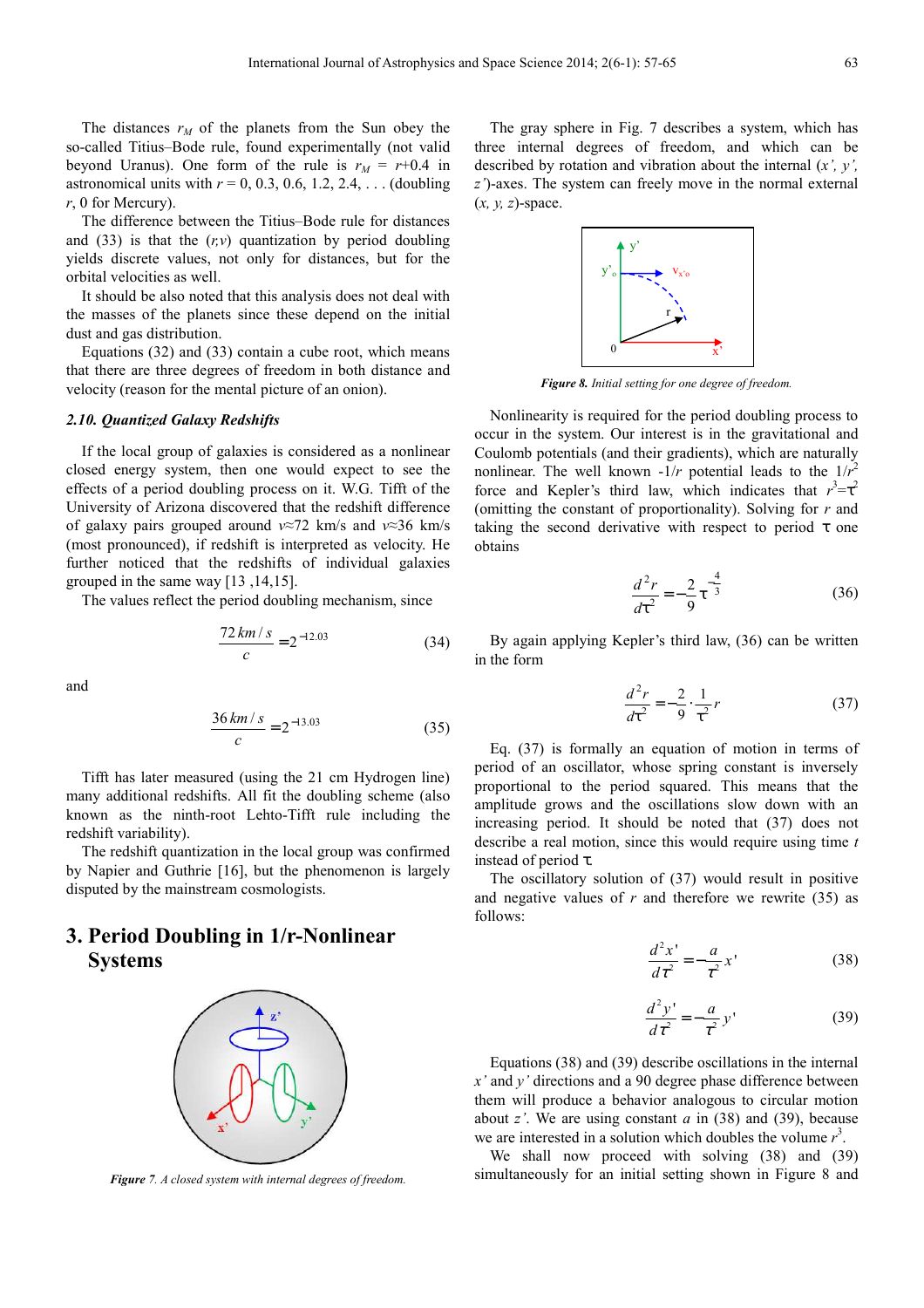reconstruct the radius using the Pythagorean theorem  $r_z = \sqrt{\frac{2}{(x^2+y^2)}}$ .

The 90 degree phase difference between the *x'*- and *y'*-rotations is taken care of by choosing proper initial values. The test object is initially located at  $(0, y'_o=1)$  and given an initial velocity ( $v_{x'0}$ ,  $v_{y'0} = 0$ ). Equations are solved starting from an initial period  $\tau=1$ . The initial *x*'-component of velocity is  $v_{x'o}$ =sqrt(*a*) and the value of *a* is 46.47014 for volumetric (3-d) doubling.

In principle, volumetric doubling in 4 dimensions does not differ from the 3-dimensional doubling. In this case the value of the constant *a* is 82.4.

The dimensionless constant *a* is not a physical spring constant. Equation (37) shows however, that the 1/*r*nonlinearity can produce the observed volumetric doubling, when proper initial conditions are satisfied.

Figure 9 is a plot of a simultaneous numerical solution to (38) and (39) showing radius *r* as a function of the period  $\tau$ . One can see that there are plateaus, where the radius remains constant over a range of periods. The ratio of adjacent radii (plateau values) is the cube root of two, as required by the observed distribution in Figure 1 of the fractional parts.



*Figure 9. Radius as a function of period.* 

Figure 10 shows volume  $r_z$ <sup>3</sup> as a function of period squared. With the parameters given the plateaus of constant volume occur at doubling volumes (1, 2, 4, 8, 16, 32 etc.).



*Figure 10. Radius cubed a as function of period* 

Corresponding calculation for  $r_x$  and  $r_y$  can be carried out (rotation about *x'*- and *y'*-axes). Here we limit ourselves to identical rotations about the three axes and the volume is therefore represented by  $V=r_z^3$  (cube) rather than by  $V=r_x r_y r_z$ <sup>*r*</sup> (right parallelepiped). We could also have written the volume in terms of period or energy. Similar reasoning

applies to four degrees of freedom.



*Figure 11. Orbital velocity as a function of radius.* 

Figure 11 shows the internal 'orbital velocity'  $v=2\pi r$ *z* $/\tau$  for the rotational degree of freedom as a function of the radius. It can be seen that the orbital velocity is quantized and the ratio of adjacent values is the cube root of two.

The ratio of radii at the transition points is likewise a cube root of two and the velocity remains constant over a range of radii. Note that the constant velocity plateaus become longer and longer with growing radius.

Equation (37) describes the behavior of an unperturbed system. Systems in real environments are seldom fully isolated but under continuous influence of perturbations.

A damped analytical solution to (37) of the type *r*=*sin[const·ln*(τ/τ<sub>*o*</sub>)] exists. This is not a physical solution, however, since the radius *r* does not grow with increasing period τ. Small perturbations can be taken into account by adding attenuation (or amplification) in Eq. (37) such that the constant of attenuation is inversely proportional to period (*b*/τ in (40)):

$$
\frac{d^2r}{d\tau^2} = -\frac{a}{\tau^2}r - \frac{b}{\tau}\frac{dr}{d\tau}
$$
(40)

### **4. Discussion**

Period doubling is a general property of nonlinear dynamical systems. It can be rather safely stated that nothing in nature is truly linear, and therefore it is tempting to analyze different physical systems for discovering the possibly hidden occurrence of the period doubling phenomenon.

The early study [10] already gave some results pointing to the intrinsic degrees of freedom and related period doubling. However, it was not understood at that time that the mass-energy and electromagnetic energy systems are different and independent. It became later [11, 12] evident that the mass-systems have three intrinsic degrees of freedom (3-d), whereas the Coulombic-systems possess four degrees of freedom (4-d). This leads to non-polar mass and polar electricity in a natural way. In particle analysis it is convenient to combine the 3-d and 4-d systems into one equation (14), which also takes the rotational and vibrational modes into account.

The existence of the intrinsic degrees of freedom cannot be